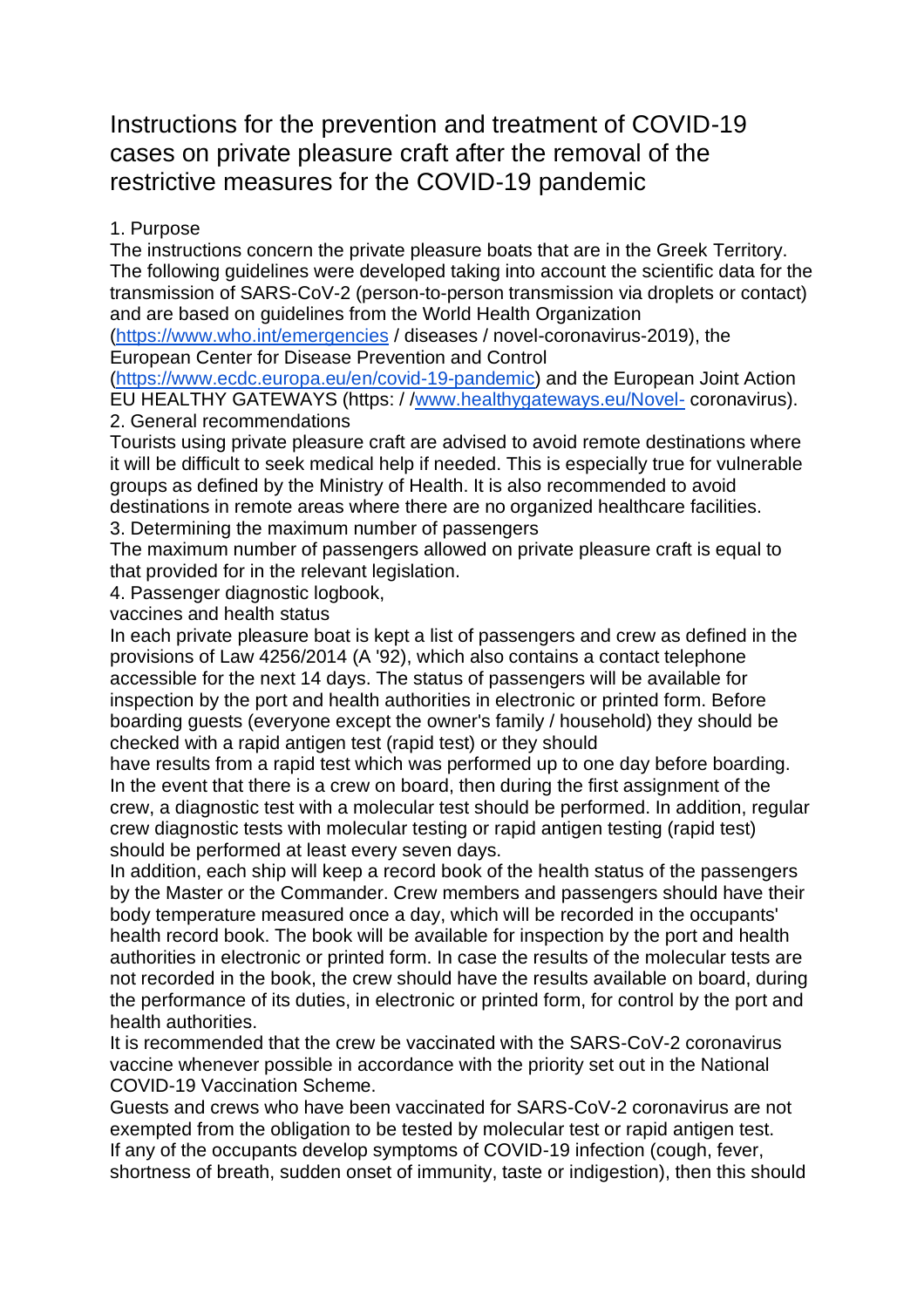be recorded in the occupants' health record book and the plan should be activated for case management of COVID-19.

5. Report a possible COVID-19 case to the competent authority

According to the International Health Regulations (ICS 2005), the Master or Captain of the ship must immediately inform the competent authority of the next port, prior to arrival, of any public health hazards on board, including any case of illness for which there is suspected of being contagious. This information shall be provided by completing and submitting electronically or by any other appropriate means the Maritime Declaration of Health-MDH. The Master or the Commander shall further inform the competent port authority of the number of passengers (crew). The Master or the Captain should know to which authority he should report any contagious disease or any other public health hazard on board.

If any person on board (crew member or passenger) develops symptoms compatible with COVID-19 infection (one or more of the following: cough, fever, shortness of breath, sudden onset of immunity, taste or bad taste), this should be reported immediately in

competent authority in the ways mentioned above. It is important to inform the competent health authorities immediately to determine if the ability to transport, isolate, laboratory diagnose and care for a possible COVID-19 case is available at the port. The ship may be called upon to sail to another port if the necessary port capacity is not available, or if justified by the medical condition of a possible COVID-19 case. It is important that all arrangements are made as soon as possible to minimize the presence of potential incidents on board

6 . Contingency plan for contingency management COVID-19 case All ships should have an emergency response plan and an isolation plan for possible COVID-19 cases based on EODY guidelines "Instructions to health authorities and operators of long-term mooring in ports (EU and EEA) ) during the COVID-19 pandemic "which are available here:

[https://eody.gov.gr/odigies-pros-tis-ygeionomikes-arches-kai-toys-foreis](https://eody.gov.gr/odigies-pros-tis-ygeionomikes-arches-kai-toys-foreis-ekmetalleysis-ploion-)[ekmetalleysis-ploion-](https://eody.gov.gr/odigies-pros-tis-ygeionomikes-arches-kai-toys-foreis-ekmetalleysis-ploion-) poy-paramenoyn-se-makrochronio-ellimenismo-se-limenes-eekai-eoch- kata-ti-diarkeia-tis-pandimias-covid-19 /

7. Management of a possible or confirmed case

If any of the passengers is a possible or confirmed laboratory case of COVID-19, the competent port and health authority of the port and EODY must be informed immediately. For the management of a possible case, the instructions of EODY should be used as described below:

EODY - "Instructions to health authorities and ship operators who remain in long-term mooring in ports (EU and EEA) during the COVID-19 pandemic"

<https://eody.gov.gr/odigies-pros-tis-> ygeionomikes-arches-kai-toys-foreis-

ekmetalleysis-ploion-poy-paramenoyn-se-makrochronio-elllimenismo-se-limenes-eekai-eoch- kata-ti-diarkeia-tis-pandimias-covid-19 /

8. Adequacy and proper use of personal protective equipment

It is recommended to have sufficient quantities of antiseptics, disinfectants, personal protective equipment and cleaning products. The first aid kit must have a digital infrared thermometer and a finger pulse oximeter. It is recommended that there be written instructions for the proper use of personal protective equipment and that the ship's crew be aware of their use.

Information on personal protective equipment for crew members, depending on their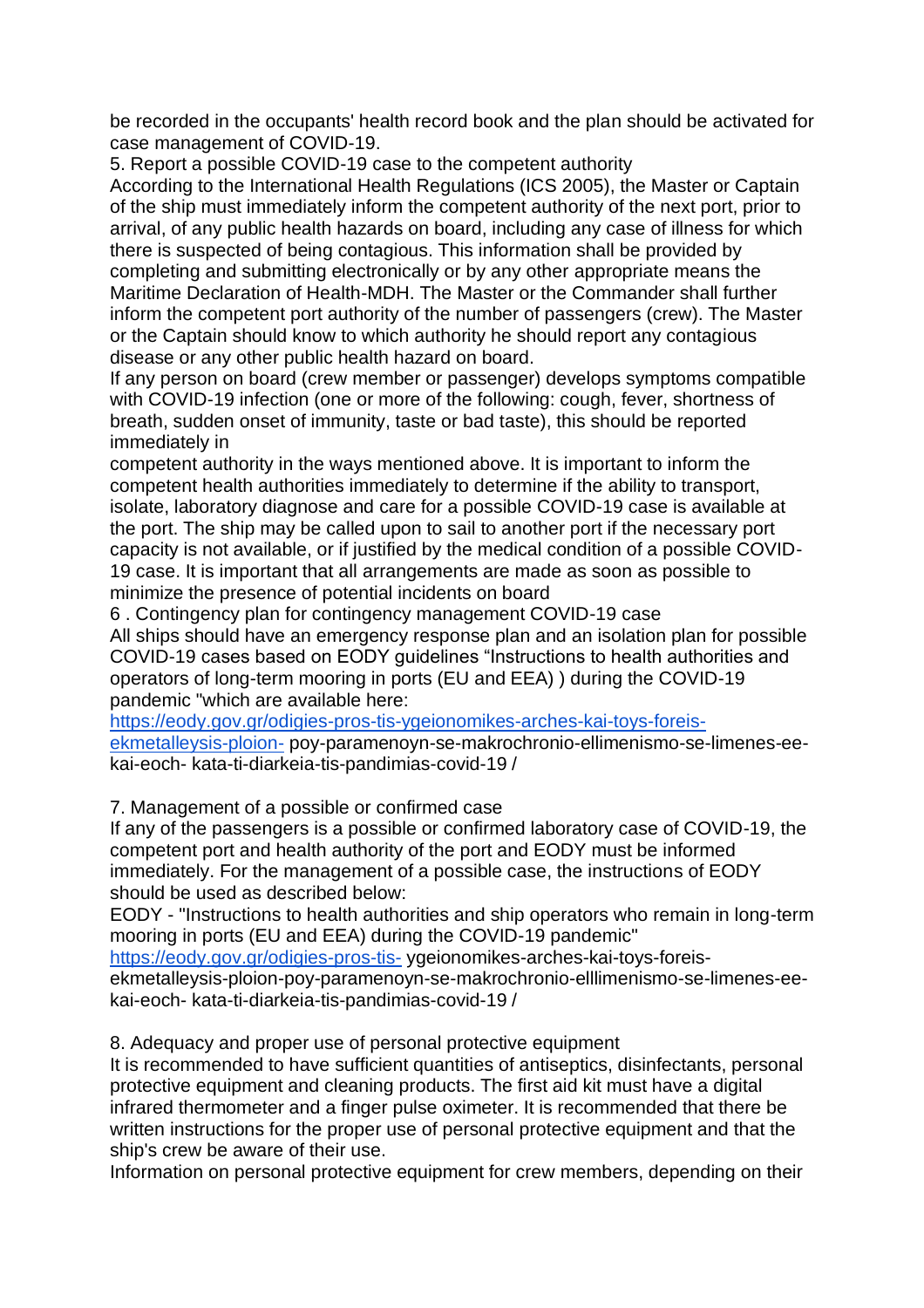duties on board and their proper use, is available in English from the European Joint Action HEALTHY GATEWAYS at the following link:

[https://www.healthygateways.eu/Portals/0/plcdocs/EUHG\\_PPE\\_Overview\\_24\\_04\\_20](https://www.healthygateways.eu/Portals/0/plcdocs/EUHG_PPE_Overview_24_04_2020_F.pdf?ve) [20\\_F.pdf?ve](https://www.healthygateways.eu/Portals/0/plcdocs/EUHG_PPE_Overview_24_04_2020_F.pdf?ve) r = 2020-04-27-141221-467

### 9. Recommendations for crew and passengers

Visitors and crews on board

Visits to the ship and any kind of gathering that exceeds the maximum permissible number of people inside the ship as specified in par. 3. If external crews enter the ship, distances of 1.5 meters must be observed and it is recommended the use of a mask (eg community mask or surgical mask or high respiratory protection mask FFP2) by both the crew members and the occupants during the stay of the crew members on board. Also the ship's sanitary facilities should not be used by external crews.

Use of personal protective equipment

If members of two or more families / households are on board, the use of a mask (eg community mask or surgical mask or FFP2 mask) by all occupants inside and outside the ship is recommended. It is recommended to use a mask (eg community mask or surgical mask or high respiratory protection mask FFP2) when visiting onshore facilities.

It is recommended to use gloves when refueling, tying, and other procedures that require the touch of equipment surfaces used by many people and there is no nearby hand washing facility or antiseptic station. The installation and removal of the gloves will be done according to the instructions for their proper application. It is emphasized that the use of gloves does not replace hand washing, before and after the removal of gloves hand hygiene should be applied with soap and water or with antiseptic. Personal hygiene

Hand hygiene with soap and water should be applied. If the hands are not visibly soiled, an alcoholic antiseptic solution with an alcohol content of 70% may be used as an alternative. It is emphasized that the use of gloves does not replace hand washing, before and after the removal of gloves hand hygiene should be applied with soap and water or with antiseptic.

It is recommended to have antiseptic stations at the entrance of the interior of the ship.

Proper respiratory hygiene should be properly applied, ie covering the mouth and nose with a tissue during coughing and coughing and then discarding it in a plastic bag and applying antiseptic to the hands. For this purpose, care must be taken for the respective equipment (tissues or paper towels, disposable gloves, plastic bag, etc.).

Touch of the face, nose and eyes should be avoided.

Social distance

When visiting indoor and outdoor areas on land, it is recommended to maintain a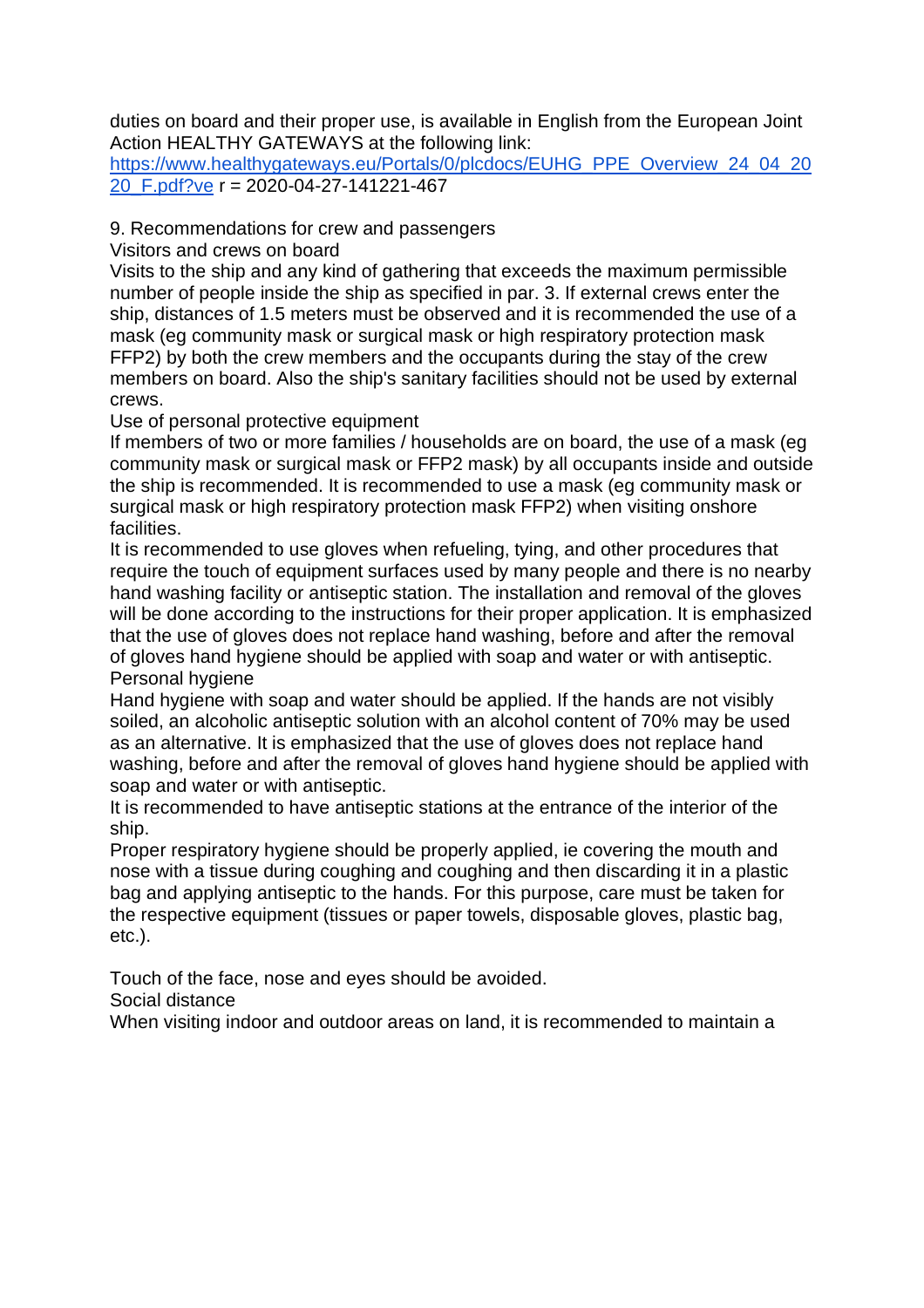• Ill VodafoneGREECE... → 3:28 µµ



Τέλος Ιδιωτ. Σκάφη αναψυχής.pdf

#### ράρτημα 1

#### MODEL OF MARITIME DECLARATION OF HEALTH

|          |                                                                                                                                                                                                     | Submained at the pert of                                                   | Cate                                                                                                                                                                                                                      |                             |    |          |
|----------|-----------------------------------------------------------------------------------------------------------------------------------------------------------------------------------------------------|----------------------------------------------------------------------------|---------------------------------------------------------------------------------------------------------------------------------------------------------------------------------------------------------------------------|-----------------------------|----|----------|
|          |                                                                                                                                                                                                     | Neme of thip or inlend novigation vessel<br>(Nationality) (Fing of vessel) |                                                                                                                                                                                                                           | Mane's same                 |    | miles to |
|          | Cereus tumatages (chip).                                                                                                                                                                            |                                                                            |                                                                                                                                                                                                                           |                             |    |          |
|          |                                                                                                                                                                                                     | George materials had been recent                                           |                                                                                                                                                                                                                           |                             |    |          |
|          |                                                                                                                                                                                                     |                                                                            | Vold Secondar Control Energy from Control Contactor curried on board" Yes  No  Issued at                                                                                                                                  |                             |    | down.    |
|          | Pert and date of vitar                                                                                                                                                                              | Бе-шанстик перший "Тех  Ne .                                               | Has ship vessel visited an affected area identified by the Warld Hasilti Organization." Yes  No                                                                                                                           |                             |    |          |
|          |                                                                                                                                                                                                     |                                                                            | List parts of call from company square of vertige with dates of departure, or within past that's days, whichever is shown:                                                                                                |                             |    |          |
|          |                                                                                                                                                                                                     |                                                                            |                                                                                                                                                                                                                           |                             |    |          |
|          |                                                                                                                                                                                                     |                                                                            | Upon recent of the reagement sufferity at the post of actival. But come members, passengers or other persons who have joined ship/vessel                                                                                  |                             |    |          |
|          |                                                                                                                                                                                                     | relationship batters will recent learning                                  | since international versus began or within part thirty days, whichever is showne, including all personsmittes visited in this period (add.                                                                                |                             |    |          |
|          |                                                                                                                                                                                                     |                                                                            |                                                                                                                                                                                                                           |                             |    |          |
| œ.<br>ā. | Name.<br>$N$ ama                                                                                                                                                                                    |                                                                            | <b>MEMI 2002</b> (1)<br>ingsed from: (2)                                                                                                                                                                                  |                             | 函. |          |
| œ        | Name                                                                                                                                                                                                |                                                                            | senid from (I)                                                                                                                                                                                                            |                             |    |          |
|          |                                                                                                                                                                                                     | Number of crow mombers an based                                            |                                                                                                                                                                                                                           |                             |    |          |
|          |                                                                                                                                                                                                     | Nusher of passengen as based                                               |                                                                                                                                                                                                                           |                             |    |          |
|          |                                                                                                                                                                                                     |                                                                            |                                                                                                                                                                                                                           |                             |    |          |
|          |                                                                                                                                                                                                     |                                                                            | Health questions                                                                                                                                                                                                          |                             |    |          |
| (2)      | Has my person died on board during the veryon otherwise than as a result of notident? Yes  No<br>Total say of family.<br>If you, state particulars in attached schedule.                            |                                                                            |                                                                                                                                                                                                                           |                             |    |          |
| o        | In these on board or has there been during the international veyage any case of disease which you suspect to be of an infectious<br>asture" Yes  No  If yes, may particulars in structual schedule. |                                                                            |                                                                                                                                                                                                                           |                             |    |          |
| G)       | His the total musher of ill prosengers during the verture been grown than termal expected? Tec No<br>How many ill peneer?                                                                           |                                                                            |                                                                                                                                                                                                                           |                             |    |          |
|          | Is then my ill person on board now? Yes  No  If yes, rare particulars in returned schedule.                                                                                                         |                                                                            |                                                                                                                                                                                                                           |                             |    |          |
| (16)     |                                                                                                                                                                                                     |                                                                            |                                                                                                                                                                                                                           |                             |    |          |
| CD.      | Was a gardinal prochision consulted? Tes  No  If you may particulate of modest tremant or whice previded in studied<br>schedule.                                                                    |                                                                            |                                                                                                                                                                                                                           |                             |    |          |
| 图        | Are you neere of any candinist on board which may lead to infection or groud of downs? Twee  No<br>2'yes, state particulars in attached schedule.                                                   |                                                                            |                                                                                                                                                                                                                           |                             |    |          |
| ന        | RH any unitary measure (e.g. quarantiae, joileties, disinfection or decommination) been applied on beard? Tes  No<br>If you, specify type, place and date                                           |                                                                            |                                                                                                                                                                                                                           |                             |    |          |
| Φ        | Here any streaments been fromd on board? Yes  No  You, where did they join the ship (if known)?                                                                                                     |                                                                            |                                                                                                                                                                                                                           |                             |    |          |
| œ.       | Is there a sick animal or pet an board? Yes  No                                                                                                                                                     |                                                                            |                                                                                                                                                                                                                           |                             |    |          |
|          | as infectious sames:                                                                                                                                                                                |                                                                            | Sate: In the absence of a surpent, the autors cleval request the bidewing component in grounds for suspecting the existence of a disease of                                                                               |                             |    |          |
|          | DG:                                                                                                                                                                                                 |                                                                            | fever, persisting the several days or accompanied by (i) proceeding, (ii) decreased consciousness, (iii) glasshine vooling,<br>(it) (masdice, (v) cough or shortness of frooth, (vi) squoted hierding, or (vi) paralysis. |                             |    |          |
|          | DO.                                                                                                                                                                                                 | durrhaves, or (iv) recurrent commissions.                                  | with or without Sever, (i) any scale skin reds or engrises. (ii) seven vocating (ether than see sicknes), (iii) seven                                                                                                     |                             |    |          |
|          |                                                                                                                                                                                                     | cannot to the best of an knowledge and belof.                              | I havely declare that the particulars and answers to the questions grown in this Declaration of Hoshh (including the inhedule) are true and                                                                               |                             |    |          |
|          |                                                                                                                                                                                                     |                                                                            | Sanad.                                                                                                                                                                                                                    |                             |    |          |
|          |                                                                                                                                                                                                     |                                                                            |                                                                                                                                                                                                                           | Mamer                       |    |          |
|          |                                                                                                                                                                                                     |                                                                            |                                                                                                                                                                                                                           |                             |    |          |
|          |                                                                                                                                                                                                     |                                                                            | Couneuped                                                                                                                                                                                                                 |                             |    |          |
|          |                                                                                                                                                                                                     |                                                                            |                                                                                                                                                                                                                           | Slap's Surgeon (at contect) |    |          |
|          |                                                                                                                                                                                                     |                                                                            |                                                                                                                                                                                                                           |                             |    |          |
| Date:    |                                                                                                                                                                                                     |                                                                            |                                                                                                                                                                                                                           |                             |    |          |

# ŕħ

social distance of the contract of the contract of the contract of the contract of the contract of the contract of the contract of the contract of the contract of the contract of the contract of the contract of the contrac

1.5 meters between people and to use the mask (eg community mask or surgical mask or FFP2 mask) .

10. Ventilation and air conditioning

Natural ventilation of the premises is recommended as much as possible. In addition,